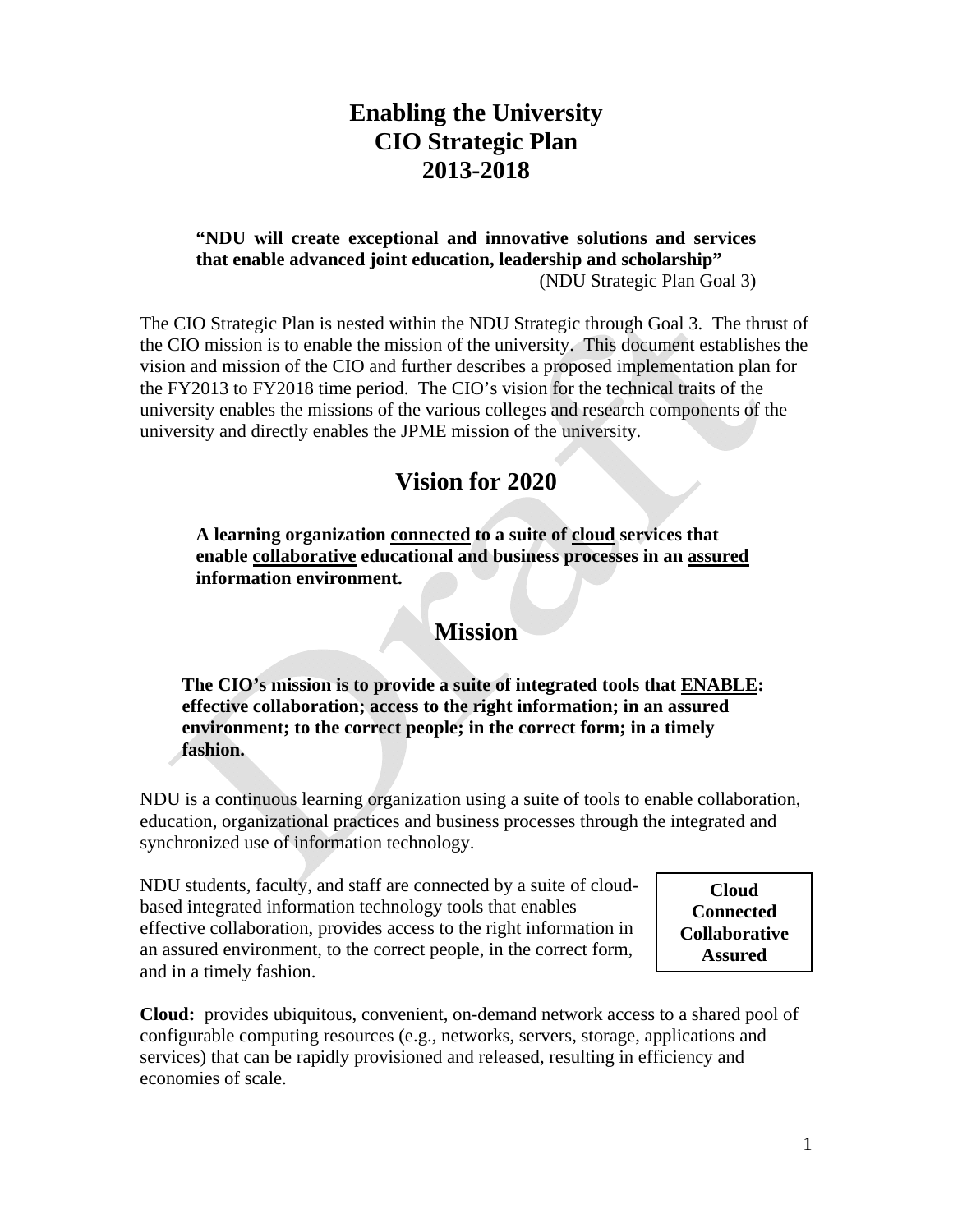**Connected:** real-time connectivity and spontaneous communication among internal and external partners and audiences with appropriate bandwidth and device independence; linking together organizations, campuses, students, faculty and staff.

**Collaborative:** students, faculty and staff work together efficiently and concurrently in real-time within a common contextual environment using an integrated tool set that is both flexible and intuitive.

**Assured:** reliability of the information stored, processed and transported via the network achieved through a balanced approach to security, including access, risk management and information assurance, and the need for ubiquity and convenience. This concept also includes the funding aspects of the information infrastructure by ensuring that the components systems and equipment are properly resourced.

# **Realizing the Vision**

NDU has four primary populations that are supported by its information technology infrastructure: students, faculty, staff and external audiences. Students and faculty are supported with educational, research, library and administrative services. The staff is primarily supported by systems that provide efficient processes and opportunities for collaboration. In addition, external audiences require access to NDU resources via an effective web-based presence.

Education services provided by NDU produce agile and adaptive leaders for DoD, other U.S. Government agencies, industry and foreign military services. These leaders must be knowledgeable in warfare in all domains, including the cyber domain. Increasingly ubiquitous information technology will drive an expectation for instant awareness and continuous connectivity that has the potential to fundamentally change how decisions are made at all levels, especially at the highest levels. Additionally, the infusion of social media into our societies is creating levels of decision-making complexity that cannot be underestimated. Leaders are expected to thrive in that environment, and NDU plays a key role in developing their abilities to succeed in an increasingly information-centric world. Moreover, students and faculty must be comfortable with whatever "comes next" and must be able to effectively exploit, integrate, and manage devices, programs, and processes yet to be conceived. (Extracted from the *NDU Strategic Plan*, p. 6.)

The IT environment supports distributed, collaborative and mobile teaching and learning that supplements and builds upon the experiences and perspectives of students. It exposes students to use of  $21<sup>st</sup>$  century technology and allows students to create their own personal lifelong learning information environment that continues well after graduation. As stated in the Chairman's Joint Education White Paper,

> "The members of our profession have been raised in an interconnected, "e-savvy" world where the sharing of information is automatic and nearly instantaneous. This generation absorbs and diffuses information rapidly and in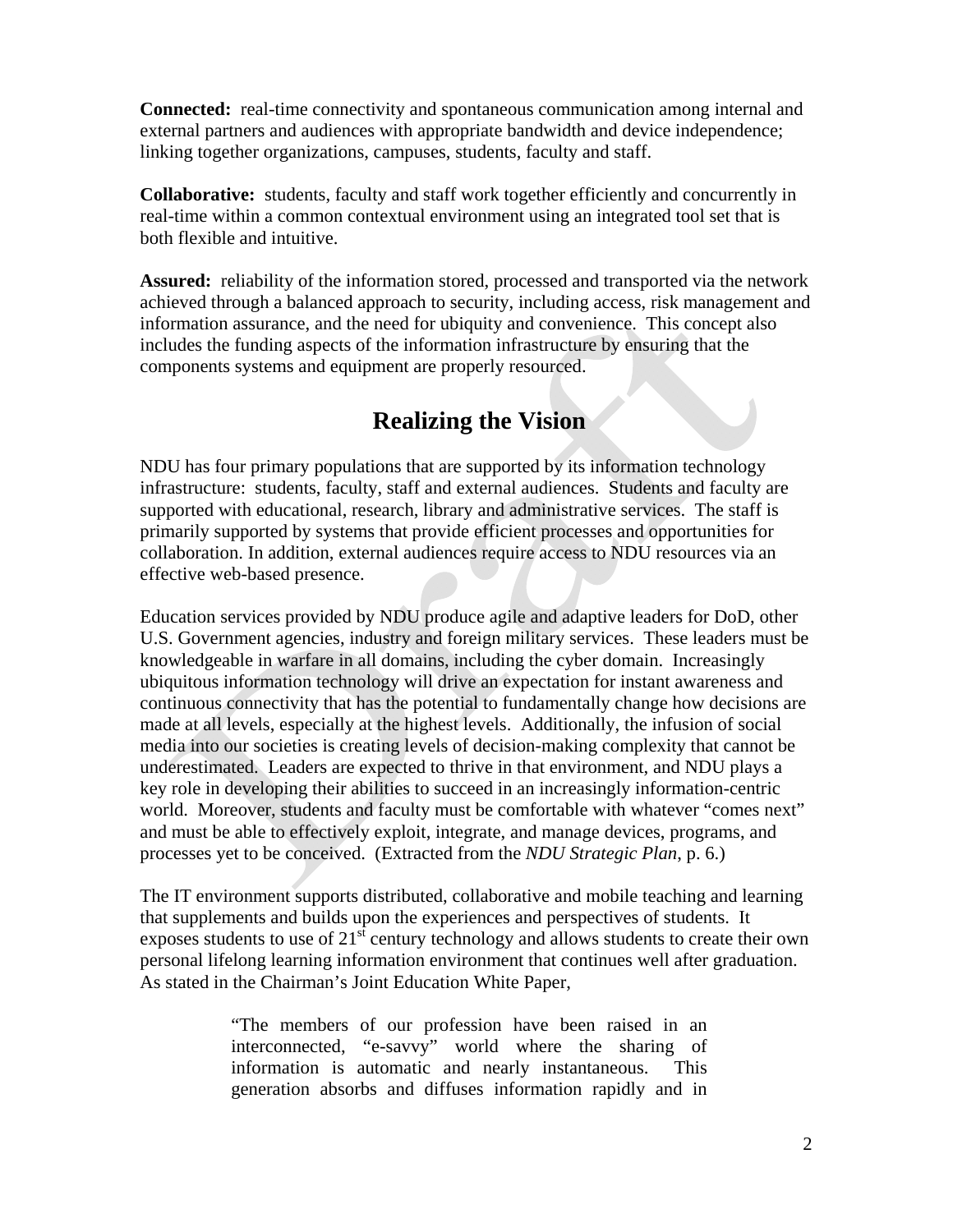different ways than preceding ones. Coupled with their high levels of operational experience is the desire to actively participate in their own education as life-long learners. Collaborative, context-based problem-solving events will have great appeal and consequently greater effect in achieving educational outcomes. Joint educational approaches must adapt to stay relevant to how students learn best, while balancing "tried and true methods" and new techniques." (CJCS Joint Education White Paper, 16 July 2012)

Faculty will be able to use devices of their choice to access coordinated educational and administrative support systems from any location. Faculty innovation and improvement of educational processes will be supported by a reliable and agile network and policies that encourage experimentation.

Information is the foundation of knowledge and is powerful only when it is shared. NDU has many effective repositories of information and knowledge throughout the University; sharing this information across NDU's mission areas and supporting functions will reduce decision cycle times and close information gaps at the enterprise level. As the University and JPME evolve, access to Library services and resources also needs to evolve. 'One Virtual Library' will provide a common interface that delivers library resources and services to students and faculty at any location. The scalable model could be used to extend library resources and services along the JPME continuum to provide support for active duty members as they continue with life-long learning.

Researchers will engage in global partnerships and knowledge sharing to publish and post timely, relevant, and focused assessments of cutting-edge national security issues to inform and enrich the debate among students and faculty, national security decision makers, and the public. Collaborative research and applied learning relationships will strengthen interagency foresight and incorporate integrated gaming into the teaching component of NDU.

Transformation of the business processes of NDU will be enabled using collaborative tools and integrated cloud-based common services for human resource management; budget, finance and accounting; procurement; logistics; asset management; etc. Faculty, staff and students will have access to the suite of tools they need to perform conduct selfservice activities from any location, on a variety of devices, at any time. Internal and external communication will take full advantage of the evolving social media and web services.

## **Implementing the Strategy**

The CIO implementation strategy focuses on configuration management as the key to enabling NDU organizational goals and operations, providing cloud, connected, collaborative and assured services to the NDU community of users.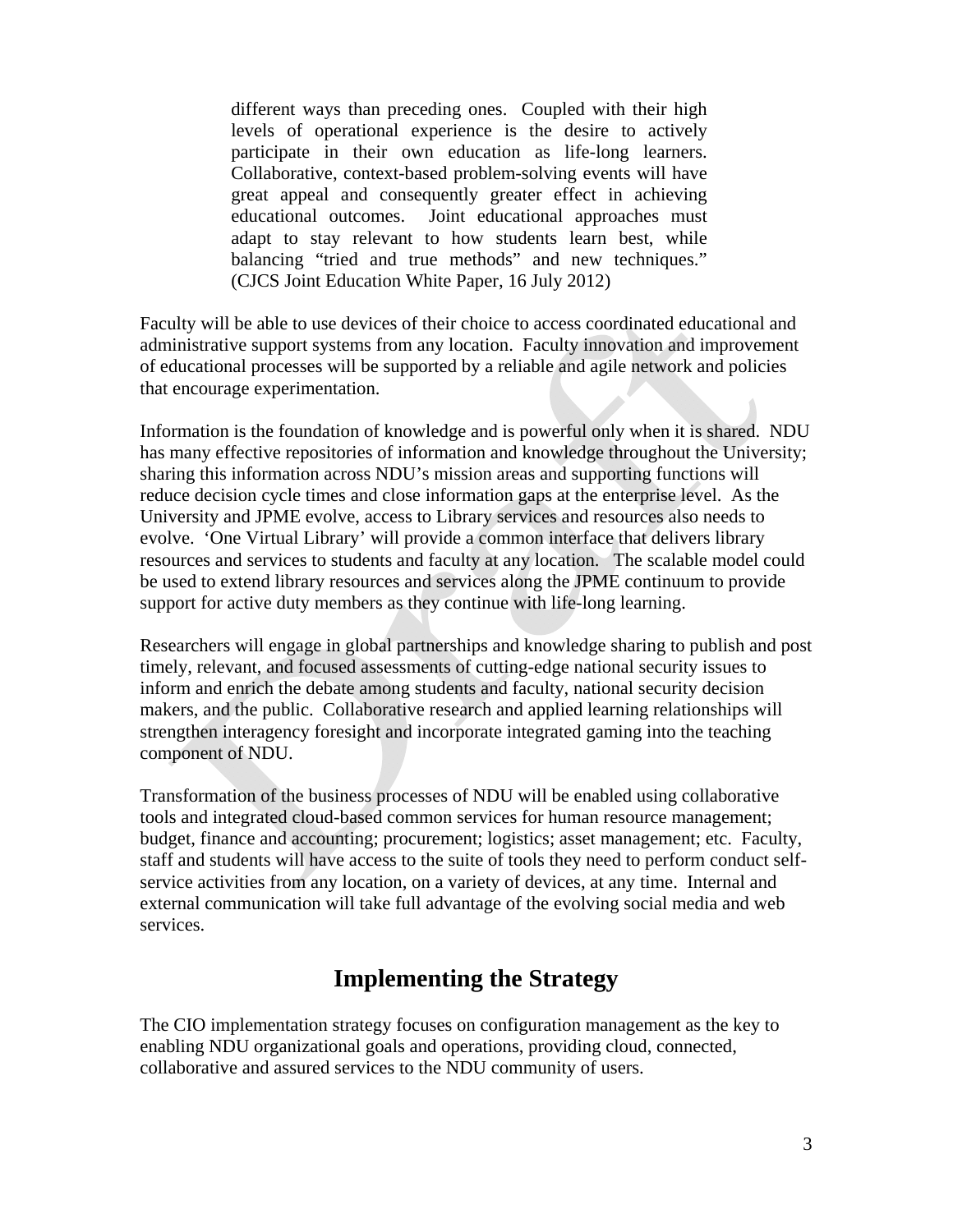The primary functions of Office of the CIO (OCIO) will be to ensure the availability of the suite of cloud-based tools to support the educational, research and business processes

of NDU, and to ensure the systems are governable, usable, updatable and monitorable  $(GU^2M)$ . This will be accomplished using a strong and effective configuration management program. As services are moved to the cloud, the OCIO will fulfill a strategic role in providing systems analysis and project management to locate, contract for, and oversee delivery and

**Governable Usable Updatable Monitorable** 

integration of the required services. Information assurance will continue to be a key responsibility of the OCIO. Direct user support will include helpdesk services and onsite support for hardware and software, as well as training on the use of the suite of tools to enhance teaching and learning and to support transformation of the enterprise. The CIO organization will evolve from focusing on the tactical environment, to managing the overall operational infrastructure, to taking a much more strategic focus for NDU. IT support is currently provided by staff and contractors located at the McNair and JFSC campuses, supplemented by Information Management Officers (IMOs) in several of the component organizations. As the CIO organization implements the "One University" model, the IT staff will be combined and consolidated, and duplication of services will be eliminated. As a single network environment (enclave) is established, the CIO will focus on enhanced visibility of the operational environment. Ability to react to user requirements will be improved through the configuration management program, which allows for flexibility and agility. Planning for integration of additional services will be centralized, while implementation and use of those services will be decentralized to faculty, students and staff.

As NDU upgrades its connectivity and completes its transition to cloud services, configuration management and security of the information environment will be enhanced. The entire information technology infrastructure will be governable, usable, updateable and monitorable. Such an infrastructure requires basic compliance on the part of the network service providers as well as the users of the network, based on governing policies. The network itself must comply with federal, DoD and industry standards in order to be monitored and updated on a regular basis. Finally, in order to be usable, the infrastructure must follow the governing policies to ensure it is up to date and can be monitored. Legacy systems will gradually be replaced by systems and services provided outside of NDU, such as DoD systems for financial and human resource management. Access to these systems will be facilitated and coordinated, simplifying the use of multiple externally-supported systems and providing a bridge between the academic and business environments for students, faculty and staff.

All users own some of the responsibility to effectively operate and use the network. This concept is inherent to this strategy. As tools and capabilities are made available, users will assume more responsibility for their use of information technology, including the protection of NDU's information. This concept relies on improved training and education to ensure that users understand the systems that they are charged with operating responsibly. Training will be coordinated and provided through the OCIO for new systems and the integrated operation of existing systems. Faculty, students and staff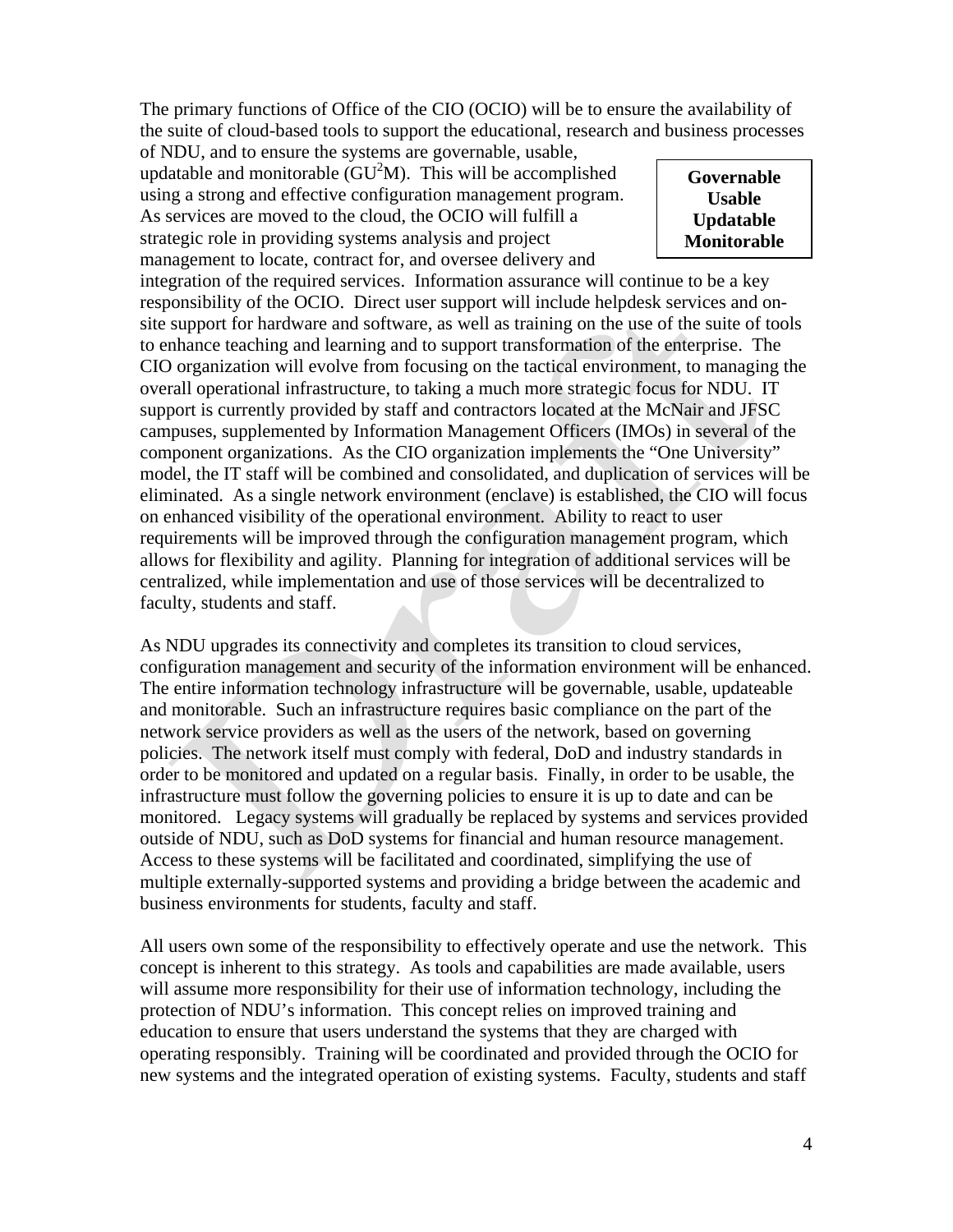will be responsible for learning how to use the tools appropriately and meeting the standards put in place by NDU.

One such suite of tools will be those put in place to manage content on the web to support student/faculty collaboration, business process improvement, curriculum delivery, etc. The CIO will establish an effective operating capability for managing web content for the internet, the NDU Intranet, and the DoD Intranet (including access to DoD systems, and NIPR and SIPR access). As a military institution, NDU requires secure access to DoD systems for some of its functions. Access to NIPR and SIPR networks will be provided for those members of NDU who require it through use of a "thin client" that restricts data from residing locally. As such services become available through DoD service providers, they will be made available to the NDU user community.

To support the mission and achieve the vision, increased investments will be required initially, but over time, the cost per user will decrease. Costs will be shifted from covering internally provided services to externally provided services where NDU can take advantage of economies of scale and receive improved IT services.

# **Measuring Progress**

To realize the IT vision, the NDU Strategic Plan establishes a single, comprehensive goal with sub-strategic goals and objectives. There are two sub-strategic goals that apply directly to the IT mission. For each sub goal there are objectives that must be met in order to attain the goal. Finally, the strategies and outcomes necessary to achieve the goals and objectives are shown. Operationally, resource requirements and project plans/schedules will be developed. Metrics to measure progress will be defined and reported on using a balanced scorecard.

#### **NDU Strategic Plan Goal 3**

NDU will create exceptional and innovative solutions and services that enable advanced joint education, leadership and scholarship.

| <b>Sub-Strategic Goals</b>            | <b>Objectives</b>                        |
|---------------------------------------|------------------------------------------|
| National Defense University's         | NDU will establish and maintain a        |
| information and educational           | robust, scalable, flexible and secure    |
| technology resources systems are      | information and technology               |
| integrated, robust, accessible, and   | infrastructure. (IT)                     |
| enterprise-wide.                      | NDU will establish, maintain, create and |
|                                       | innovate dynamic, robust, scalable, and  |
|                                       | flexible education technologies. (ET)    |
| National Defense University's library | NDU will create, maintain and innovate a |
| and information resources are         | dynamic virtual library and information  |
| integrated, robust, accessible and    | resources system.                        |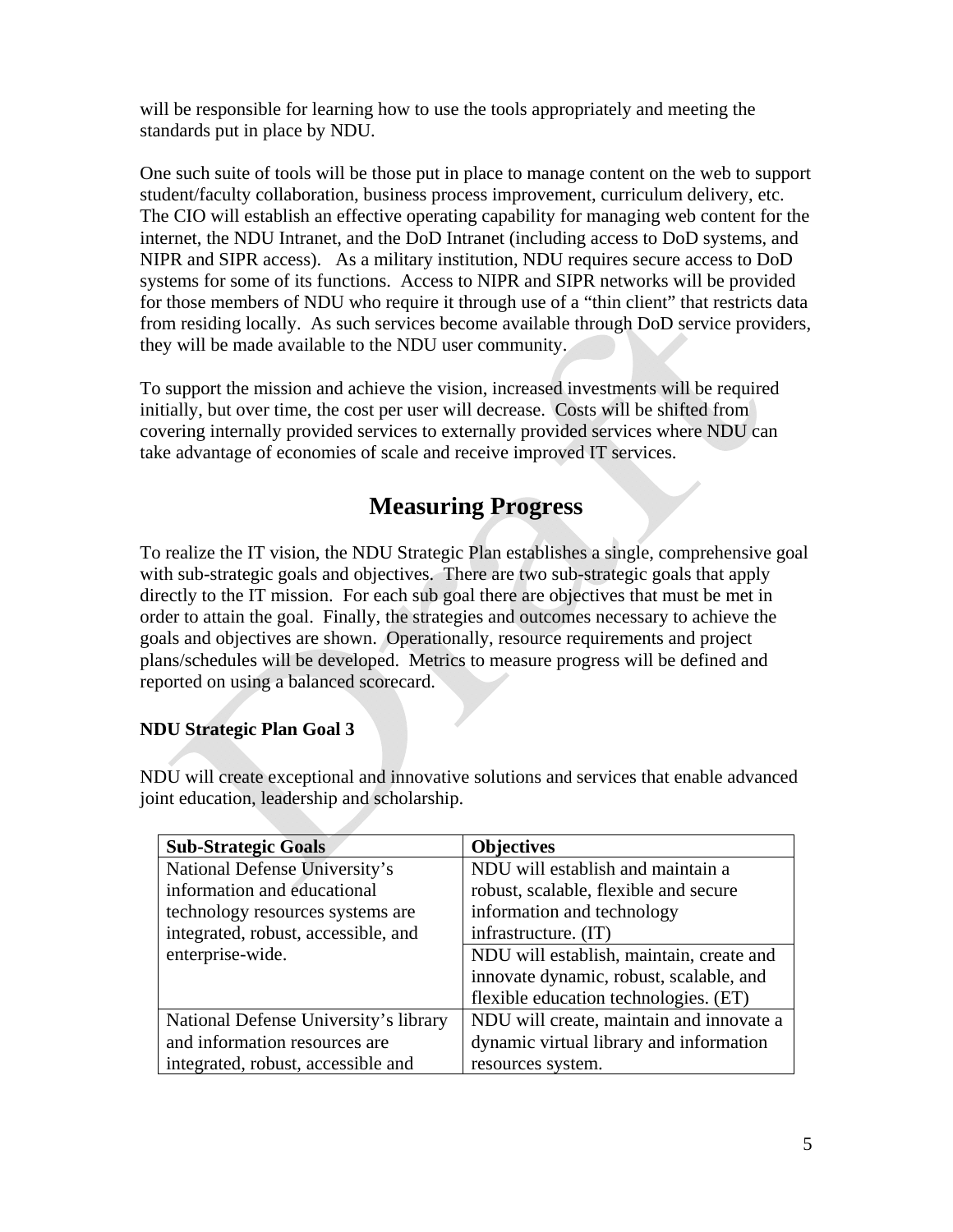| enterprise-wide. | NDU will create, maintain and innovate     |
|------------------|--------------------------------------------|
|                  |                                            |
|                  | dynamic information literacy programs      |
|                  | that support faculty, staff, students, and |
|                  | alumni.                                    |

| <b>Strategies</b>                                                                                                                                                                                                                                                                                     | <b>Outcomes</b>                                                                                                                                                                                                                                                                                                        |
|-------------------------------------------------------------------------------------------------------------------------------------------------------------------------------------------------------------------------------------------------------------------------------------------------------|------------------------------------------------------------------------------------------------------------------------------------------------------------------------------------------------------------------------------------------------------------------------------------------------------------------------|
| Develop and implement an enterprise<br>information and technology resources<br>strategic plan.                                                                                                                                                                                                        | 1. IT Strategic Plan developed                                                                                                                                                                                                                                                                                         |
| Assured: Ensure the reliability of the<br>information stored, processed and<br>transported via the network achieved<br>through a balanced approach to security,<br>including access, risk management and<br>configuration control.                                                                    | 1. Develop and Execute<br><b>Configuration Management Program</b><br>2. Enforce IA standards and<br>implement compliant Network<br>3. Ensure Network is Governable,<br>Usable, Updateable, Monitorable<br>4. Implement training plan that<br>ensures all users have skills to<br>effectively use the new technologies. |
| Cloud: Provide ubiquitous, convenient,<br>on-demand network access to a shared<br>pool of configurable computing<br>resources (e.g., networks, servers,<br>storage, applications and services) that<br>can be rapidly provisioned and released,<br>resulting in efficiency and economies of<br>scale. | 1. Manage Number of servers<br>2. Find economies of scale                                                                                                                                                                                                                                                              |
| Connected: Foster real-time<br>connectivity and spontaneous<br>communication among internal and<br>external partners and audiences with<br>appropriate bandwidth and device<br>independence; linking together<br>organizations, campuses, students,<br>faculty and staff.                             | 1. Increase access to University<br>resources through use of mobile<br>technology.<br>2. Implement a single enclave<br>computing environment.<br>3. Maintain connection to students,<br>faculty and alumni through modern<br>library and alumni relations<br>technology.                                               |
| Collaborative: Develop environment<br>where students, faculty and staff work<br>together efficiently and concurrently in<br>real-time within a common contextual<br>environment using an integrated tool set<br>that is both flexible and intuitive.                                                  | 1. Implement collaborative<br>computing environment in the internet<br>and intranet domains.<br>2. Develop exercise support tools.<br>3. Increase distance learning<br>capabilities.                                                                                                                                   |